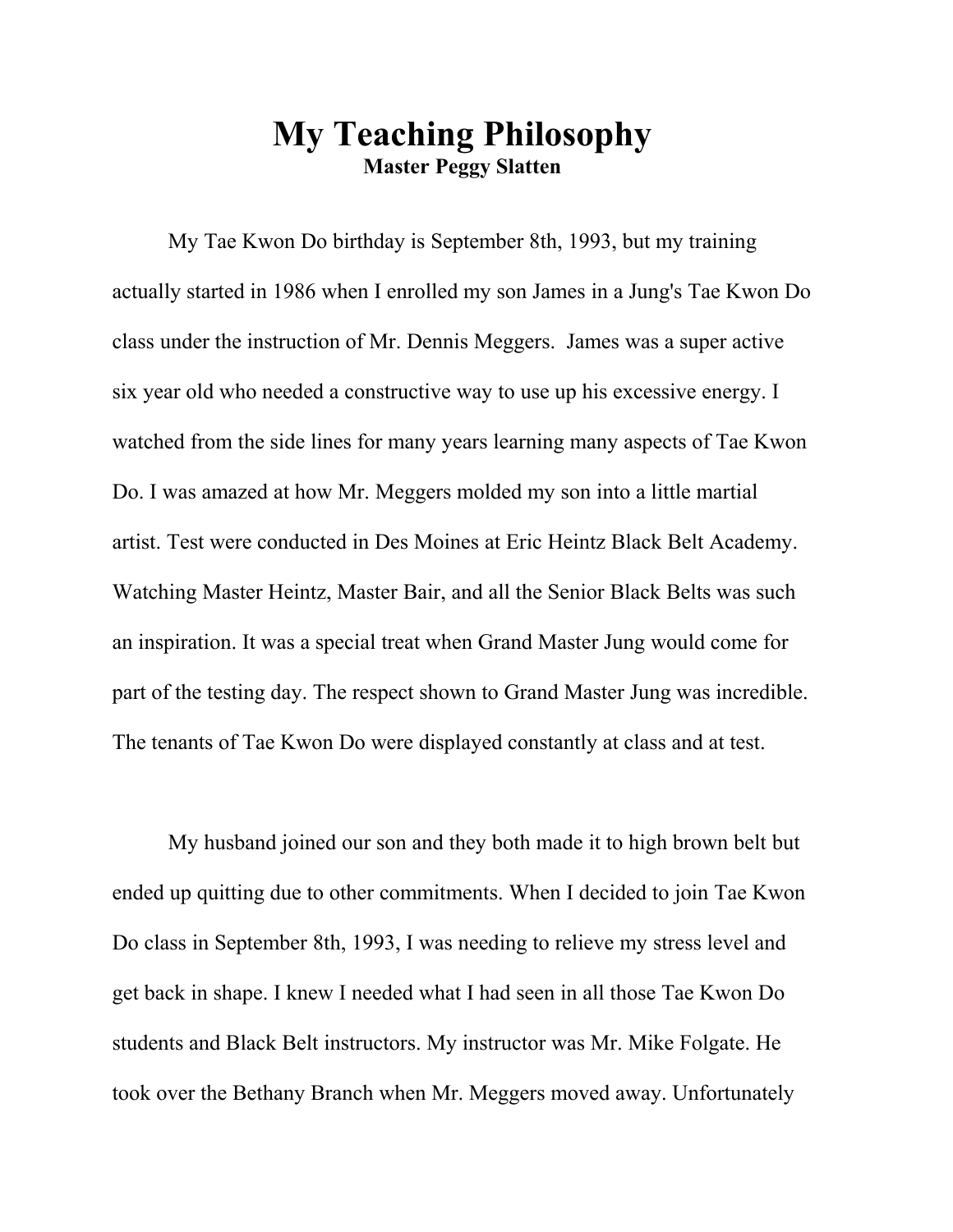he only came to class part time. His farming kept him busy and many times we would end up with no instructor. Dr. Hall was a 2nd Degree Black Belt and came when he could but he was on call at the hospital most of the time. Some of beginning classes were led by young green belts. It was then I vowed if I became an instructor I would try to make sure there would be a Black belt instructor at all the classes.

Dr. Hall took over the school in the Fall of 1994. The dojang was moved to the basement of his office. He built the dojang so he could come to class as much as possible although his medical practice was still keeping him extremely busy. Mr. Gary Hall, his brother, was helping instruct when Dr. Hall couldn't be there. Dr. Hall was my instructor when I was working to get my black belt. He dedicated many hours of his time to make sure I was ready to take my black belt test. His mentoring has been the foundation for the way I teach my Tae Kwon Do students. My teaching philosophy is to teach traditional Tae Kwon Do as it was taught to me.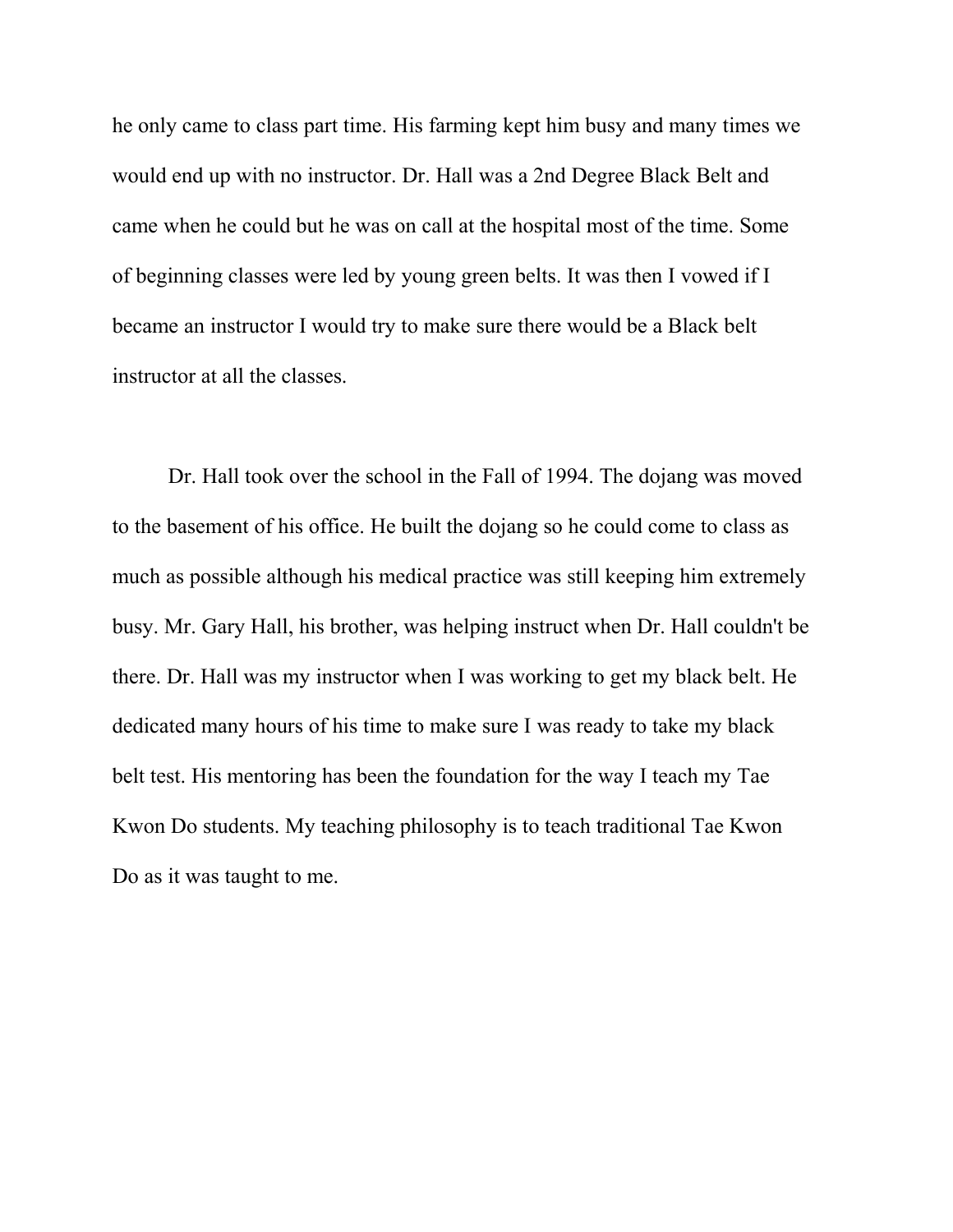Dr. Hall and I have worked together for many years as a team teaching the Bethany Missouri Branch of Two Rivers Martial Arts. We each bring something a little different into class just from the different perspective of male vs. female. (palgwe)

I set several goals when I started Tae Kwon Do. The first goal was to be the first female black belt from the Missouri Branch which I achieved. My goal of testing for 5th Dan before I turned 60 is happening today. I have set many goals, some I have accomplished and some I have not. When I pass this test, I will set new goals. I always have a goal of doing every form I know at least 100 times a year.

As Grand Master Jung says, "Everyone needs to have a love for Tae Kwon Do". I have that love for Tae Kwon Do in my heart. I have a passion for the art and love doing the forms more than any other part of class. I enjoy passing this on to all my students.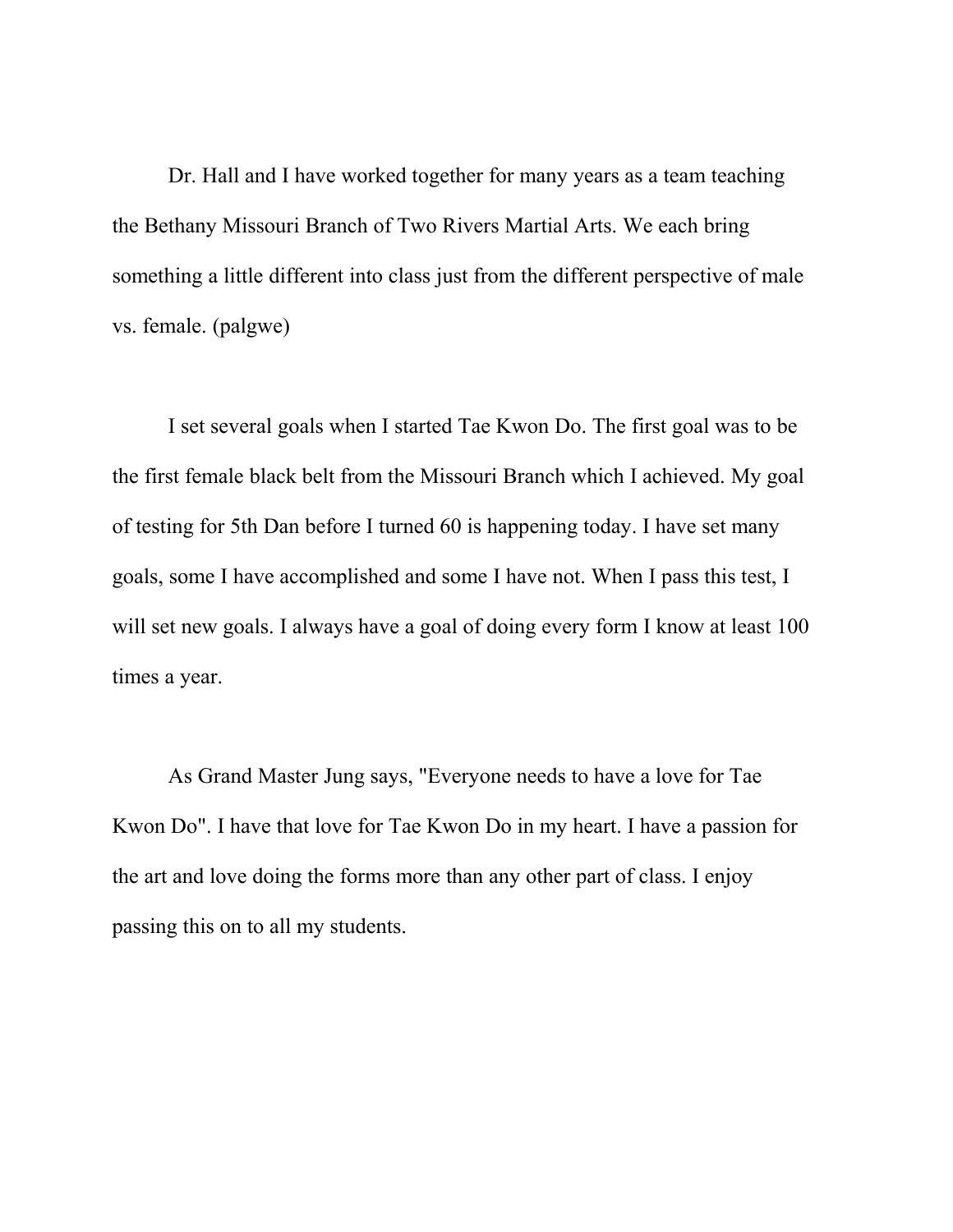Teaching can be very challenging as well as rewarding. Each student that walks into our school has a different reason for wanting to join our class. It is important for me to figure out what they want to get out of class and try to see that they achieve that goal along with teaching them all about the "Art of Tae Kwon Do.", living their life following the tenants and making them good martial artists. Watching white belts break a board for the first time is always exciting to me as I remember the joy I felt after I broke my first board. I try to make each belt level special so the students will want to get that next color of belt so they can try something new.

There is a balance in teaching in making sure students don't get over confident or discouraged. It is imperative that you have their respect as a black belt. My goal has been to train every student to understand the chain of command. Grand Master Jung is the foundation of our Tae Kwon Do. Grand Master Jung taught Mr. Meggers, Master Heintz and Master Bair who in turn taught Dr. Hall. Dr. Hall has taught me as well as the other black belt instructors from Missouri. My students are taught this from the time they start class. We explain that it is a military art and everyone is expected to follow the rank from white belt to 9th degree black belt with all the respect and honor due to each belt level.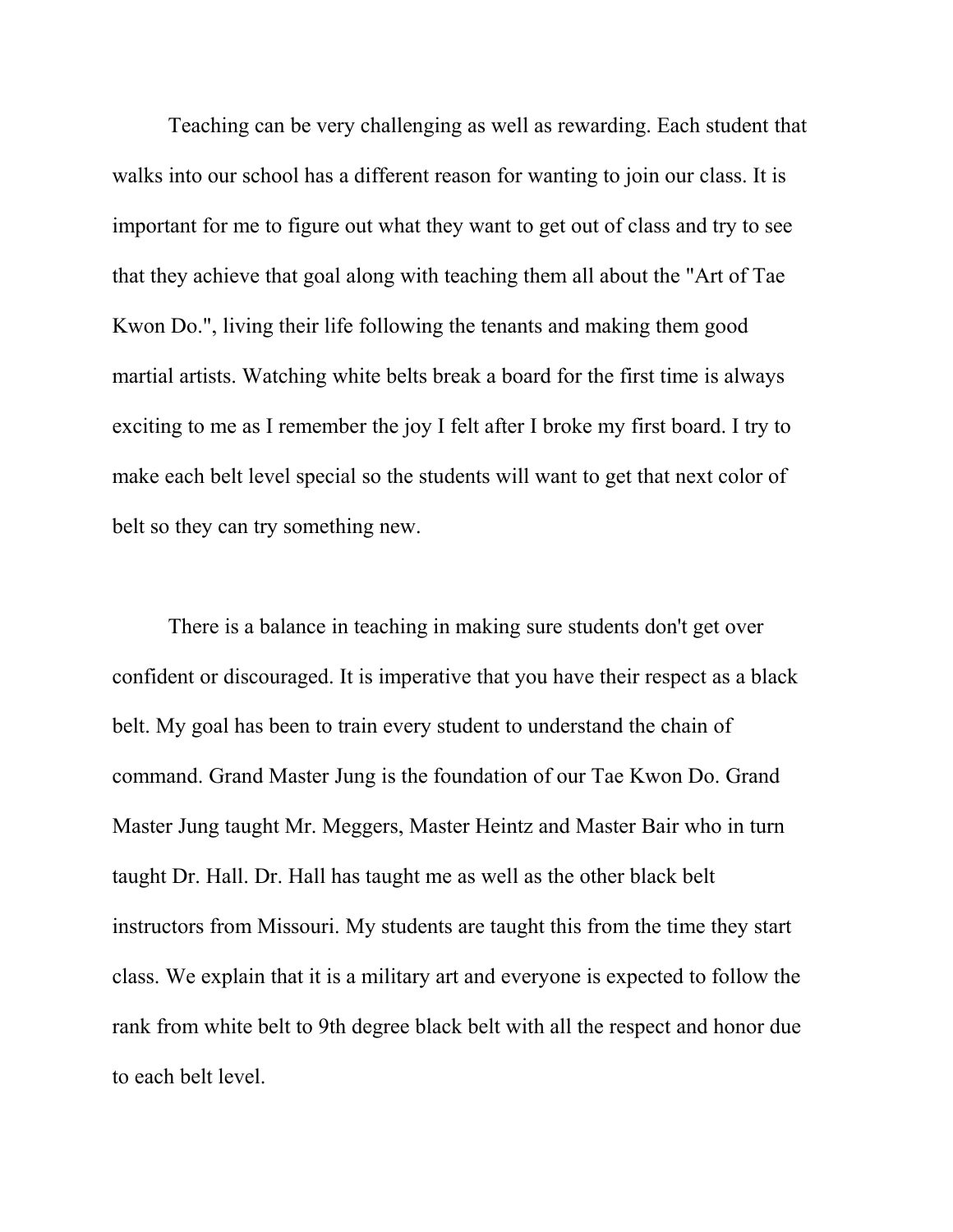Being an instructor is a big time commitment. I am very thankful my family has been so supportive of me. We have class Monday, Wednesday and Friday nights. I try to make it to every test, help with demonstrations, go to tournaments, put on self defense classes with Dr. Hall and do everything possible to promote Tae-Kwon-Do.

The highlights of my Tae-Kwon-Do journey was going to North and South Korea and China with Grand Master Jung and to Eagles Nest in Colorado twice. Going to North and South Korea was the trip I had always dreamed of. The feeling of performing Dan-Gun on his burial site was incredible. History came alive as we visited many places that are the foundation of our forms. Stressing the importance of our heritage to my students is a big part of my teaching philosophy. I require that they tell me the meaning of their current form before I will promote them to their next belt level.

The form that I chose to do for my 5th Dan test was made up from my experience at Eagles Nest. Working out in the mountains with all the other black belts was a big help in learning about myself as well as getting to know each person a little better. We are all from different walks of life but Tae Kwon Do makes us all very much the same.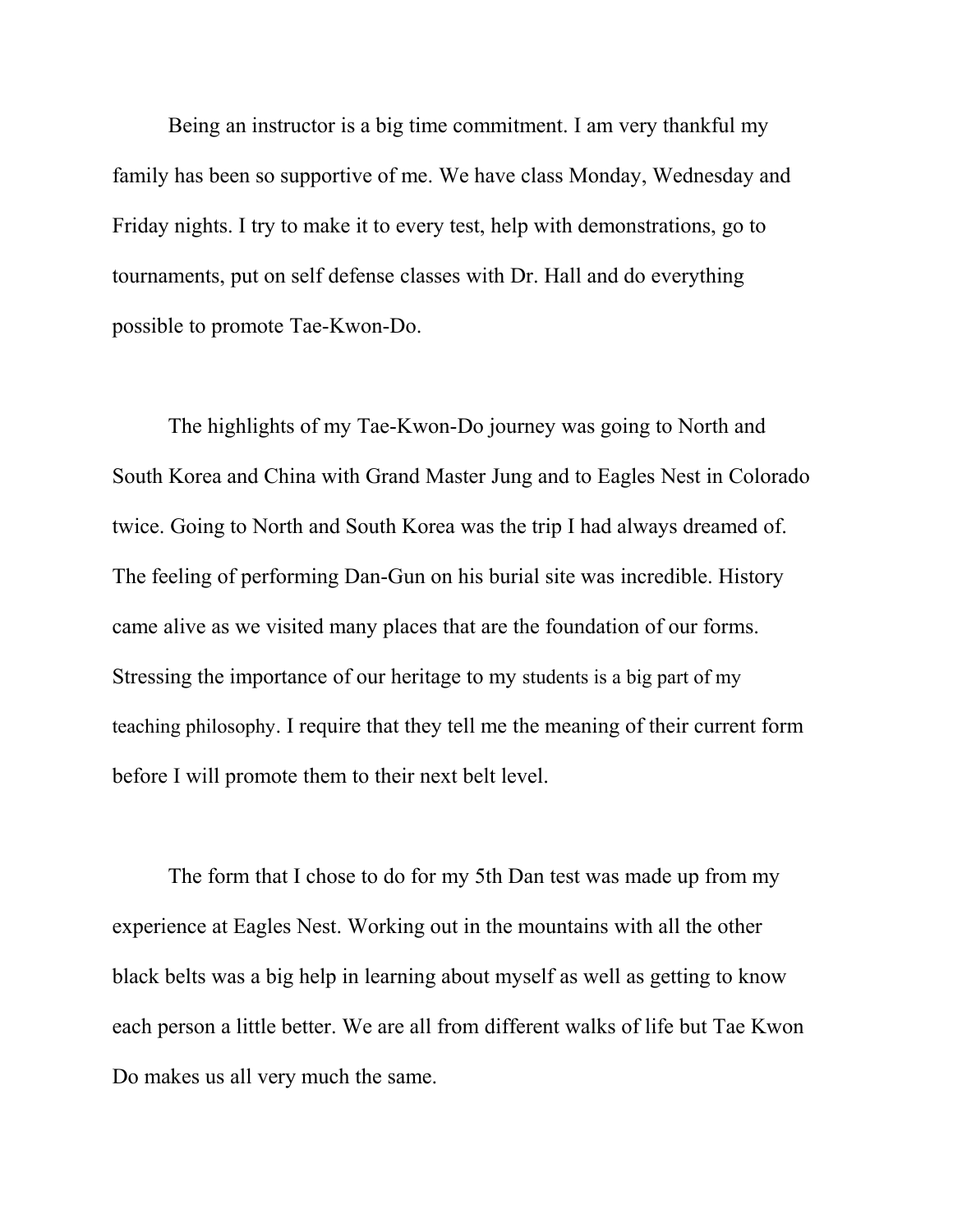Over the years we have had all kinds of students. Two of our young black belts joined the military as soon as they graduated from high school and have told us how much their Tae Kwon Do training helped them. One of our black belt ladies got a job in the prison system and now trains employees in selfdefense tactics. Tae-Kwon-Do really changed her life. We have trained many handicapped students which was challenging for them as well as for us. The success they have is always such a blessing for me. The students from the group home usually go until they feel they can't keep up or lose interest. Some have made it to brown belt levels. Even when they quit they are always so glad to see us and call us by name. To make a difference in someone's life is what Tae-Kwon-Do is all about to me. Students really don't have to become black belts to have made a difference in their life. Students that only come for awhile have come back and told us how much we have influenced their life. What more could we ask for?

My training had to be altered some after I had my knee replacement three years ago. Pivoting is difficult for me. (The Doctor who did my surgery suggested I find another activity that would be less strenuous on my knees but I didn't agree.) I felt like it was just another challenge for me to figure out how to perform techniques that required pivoting in a little different way. Round house